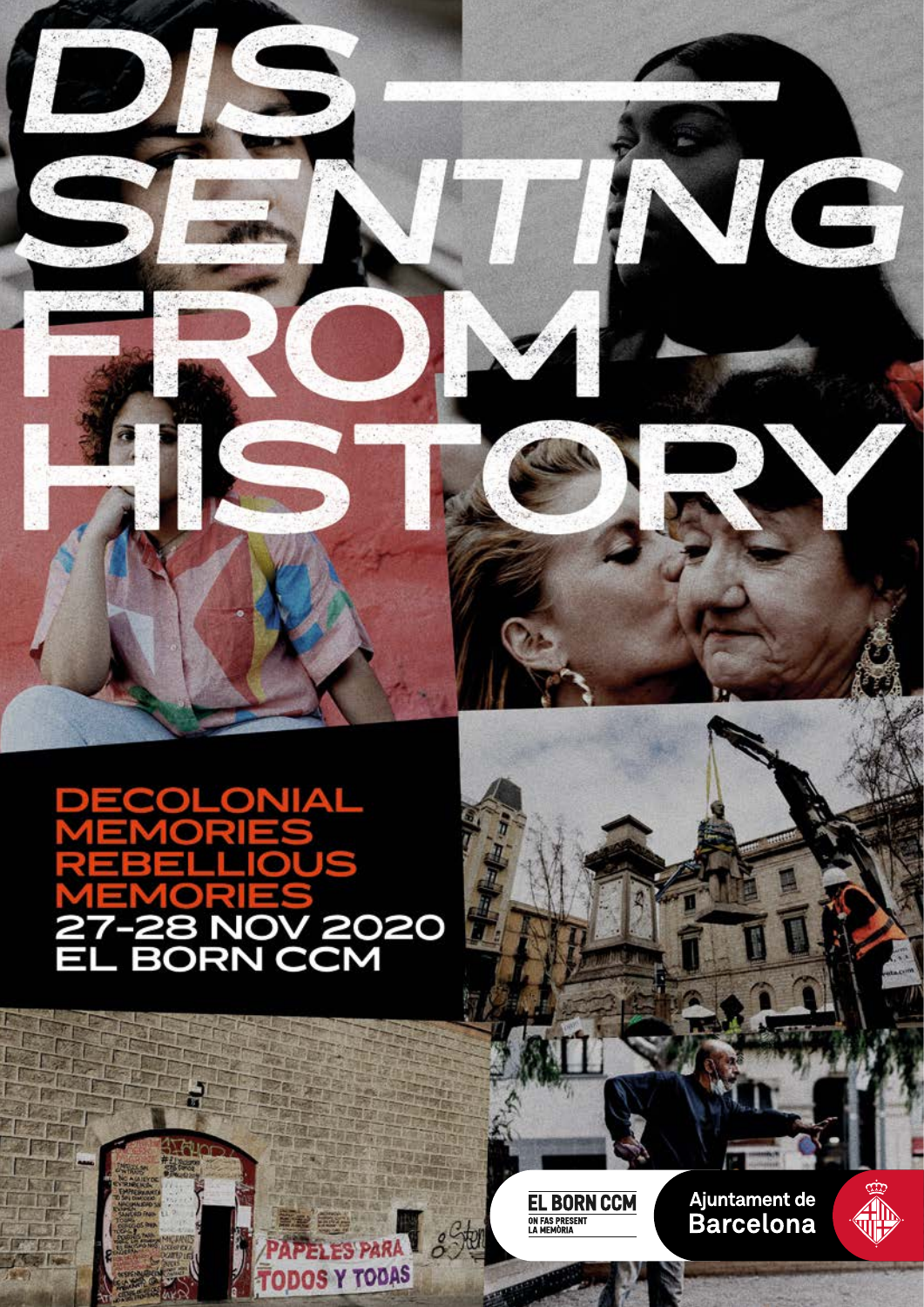

#### **DECOLONIAL MEMORIES, REBELLIOUS MEMORIES**

Dissenting from history expresses disagreement and surprise in the face of certain dominant narratives and opens up routes to explore other ways of learning about democratical memory. Dissenting from history from a rebellious memory is the gesture of rewriting a radical look that changes the place occupied by secondary and invisible groups in the city's recent history. It encourages us to amplify the voices of the Roma people, the Filipino community,

Latin American communities' migration stories in both their similarities and differences with Hispanic experience. It is a space in which to listen to settled Maghreb communities, racialised Catalan and Spanish identities, the various networks of the African diaspora and many, many others, as well as a space for acknowledging the place of minority religions among Barcelona's residents.

Dissenting refers to disagreement in both thought and feeling, because memory policies are also policies on attachment. The field of historical memory not only involves an acknowledgement of the past, it is also the place for social ties and for negotiating belonging, the scope of what we understand as citizenship and the limitations of certain communities in terms of the full exercise of rights in the present and future expectations with social justice.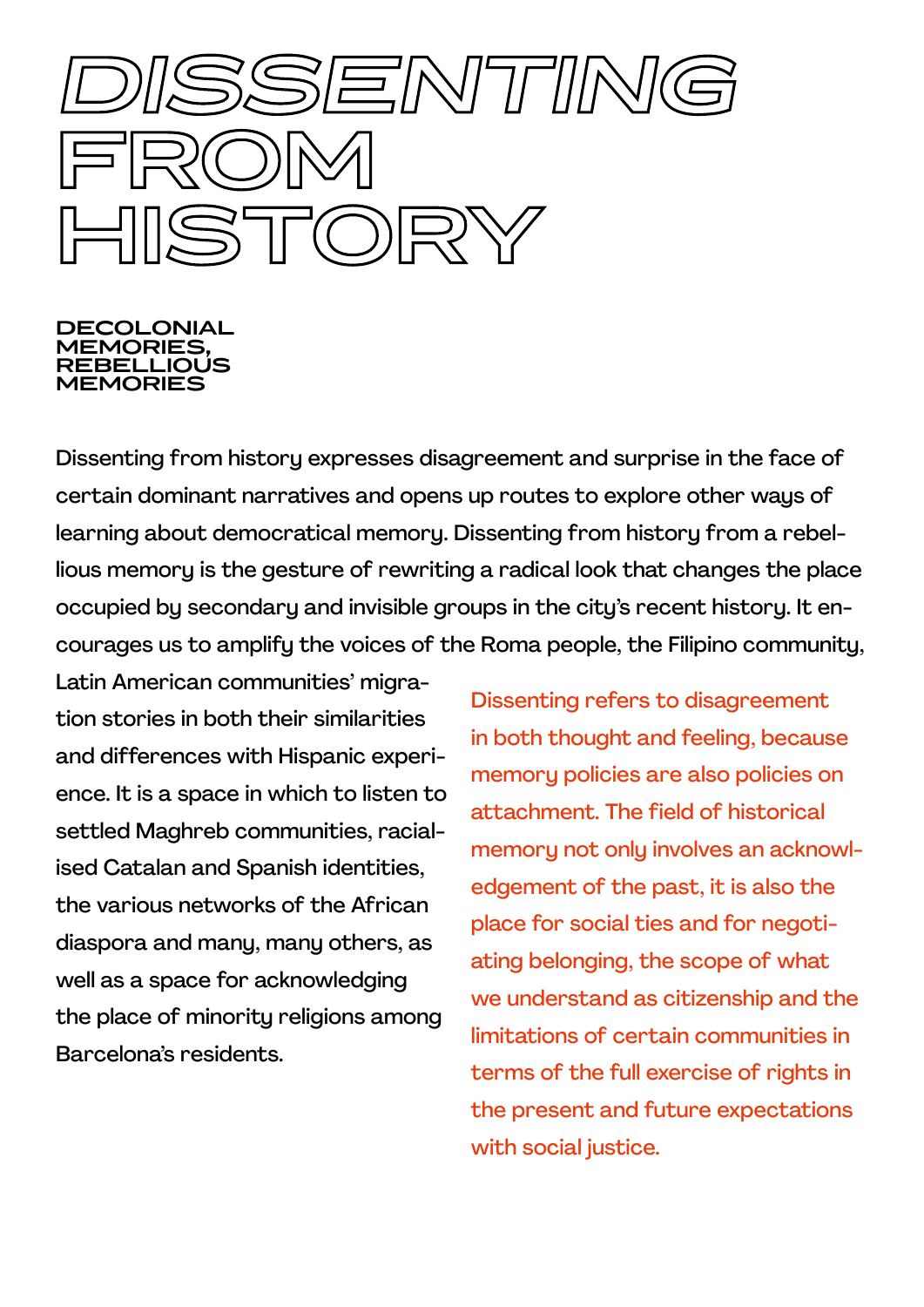This event explores the material and everyday aspects of memory. It examines the archive, the museum and our heritage with questions inspired by decolonial challenges, exploring the role of memory in public spaces. It focuses on the work of grassroots projects and organisations that unintentionally look after, and sustain, our common memory. Remembering and constructing narratives also involves identifying who protects the knowledge of the past and how the dynamics of silencing and forgetting are linked to the identity disputes that pervade the daily, local and institutional lives of diverse communities, migrant and religious organisations and ethnic minorities in Barcelona and its areas of influence.

"Dissenting from history" aims to present the most urgent problems in order to update discussions on memory in the European context. What do we mean by democratic memory from the point of view of diversity? What are its limits and openings? If history is written by the winners, who are the losers in what is traditionally understood as interculturality? Exploring the past from an intercultural point of view requires us to probe colonial and racial issues, transform historical research methods and revisit what we accept – or challenge – as collective memory. Finally, we hope that the "Dissenting from history" exercise will highlight

The colonial history of Europe can be seen in the present through the migration control system and the continued existence or re-emergence of xenophobic attitudes – which Catalonia and Spain are not free from – as shown by the clear promotion of segregation and the multiple mechanisms for the denial of people's right of settlement. These forms of control extend towards an increasing surveillance of public spaces and systemic racism. In the context of these revivals, we conjure rebellious memories to restore the life experiences of communities that disagree with the discourses that dominate the democratical memory.

the work for the recognition of rights carried out by countless organisations, provide clues for rethinking institutional policies and make the cry for self-organisation and the fight for the full exercise of citizenship from pluralist, anti-colonial and anti-racist points of view be heard.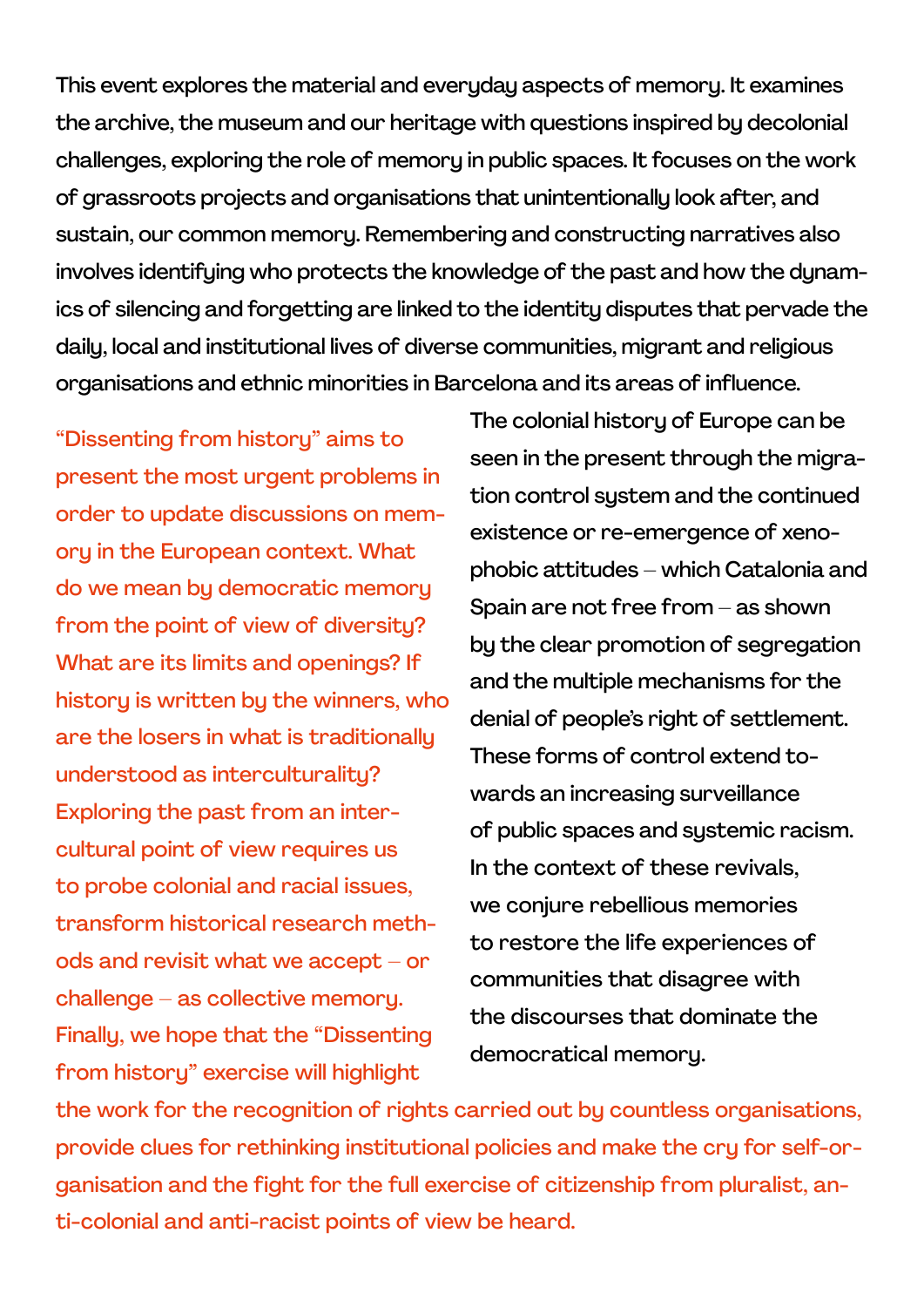## **FRIDAY, 27 NOVEMBER**

#### **10 AM ––– 10.30 AM**

Opening and welcome

Jordi Rabassa, Ciutat Vella Councilor Khalid Ghali, Commissioner for Intercultural Dialogue and Religious Pluralism Montserrat Iniesta, director of El Born Cultural and Memorial Centre Anueli Marin and Rebecca Close, curators

# **10.45 AM ––– 12.30 PM**

TABLE 1

"Contramemorias del franquismo: la Hispanidad como política de olvido" ["Counter-memories of Francoism: Hispanicity as a policy of forgetting"] Miguel Ángel Vargas, Martí Marín Corbera and Noemí Cortés

# **12.30 PM ––– 2 PM**

FIRST VISIT TO THE SOUND INSTALLATION "Monumento al apoyo mutuo. Memorias de pandemia" ["Monument to mutual support. Pandemic memories"] By Rebecca Close and Violeta Ospina

# **4.45 PM ––– 6 PM**

TALK AIMED AT TEACHERS. "Los catalanes y el comercio de esclavos" ["The Catalans and the slave trade"] by Lizbeth Chaviano. Presented by Anyely Marín Cisneros

#### **6.30 PM ––– 8 PM**

LECTURE BY AMADE M'CHAREK "Beach encounters and forensic evidence: migrant death, colonial currents and the art of paying attention" Moderated by: Rebecca Close

# **SATURDAY, 28 NOVEMBER**

# **10 AM ––– 12 PM**

TABLE 2

"Metodologías para una memoria insumisa" ["Methodologies for a rebellious memory"] Marisela Montenegro, Catalina Álvarez, Esther (Mayoko) Ortega, Seo Cizmich

#### **12.15 PM ––– 2.15 PM**

TABLE 3

"Espacios y tecnologías de la memoria" ["Spaces and technologies of memory"] Mostafà Shaimi, Gemma Ferreón and Diana Al-Rahmoun

# **4 PM ––– 5.15 PM**

ROUND TABLE

"Frontier memory and sexual dissidence" Diana Al-Rahmoun, Esther Mayoko Ortega, Tiasa Kancler and Diego Falconi

#### **5.30 PM ––– 6.30 PM**

LECTURE BY ENRIQUE OKENVE "They were there to rule: culture, race, and domination in Spanish Equatorial Guinea, 1898-1963"

#### **6.30 PM ––– 7.30 PM**

LECTURE BY FATIMA EL-TAYEB «A crisis of memory: public space and colonial continuities»

# **7.30 PM ––– 8 PM**

SOUND ACTION AND DJ SESSION "Truth is weird like that" By Ikram Bouloum